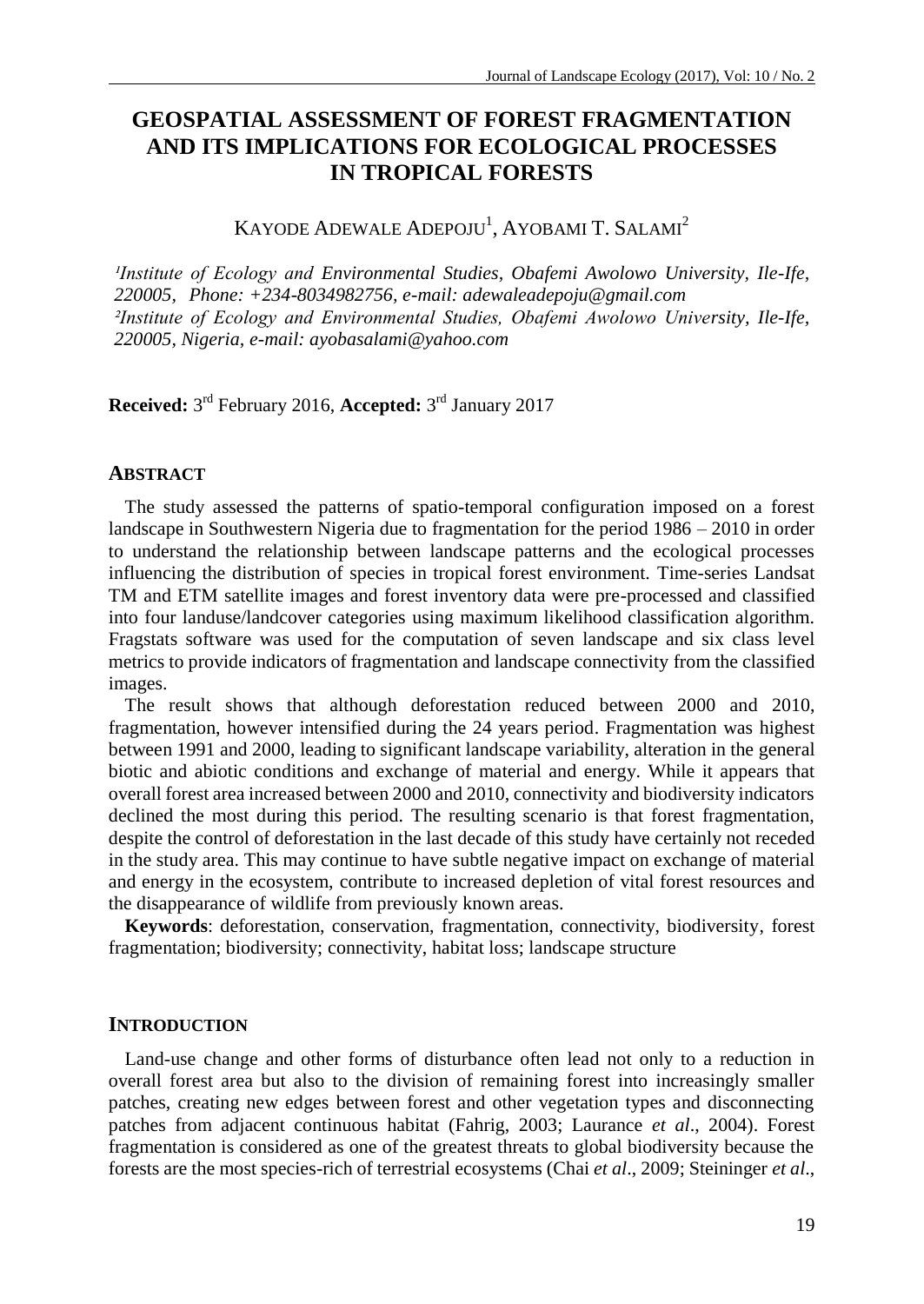2001). Formerly extensive tracks of continuous tropical forests now exist as patchworks of isolated remnants scattered across inhospitable landscapes of non-forest habitats. This has resulted in the remaining forest patches supporting increasingly isolated populations of forest-dependent species (Brook *et al*., 2003). The complex process of fragmentation and forest loss in tropical forests, has been attributed to the widespread and rapid intensification of anthropogenic activities (Laurance *et al*., 1997; Groombridge *et al*., 2000; Koh *et al*., 2008). The conversion of forests to agricultural land, overgrazing, unmitigated shifting cultivation, unsustainable forest management, introduction of invasive alien species, infrastructure development (e.g. roads, urban sprawl, etc.), natural resource exploitation (e.g. mining), forest fires, pollution and climate change all have negative impacts on forest biodiversity (ITTO, 2011). In developing countries, high population growth coupled with rapidly expanding agriculture, and over-exploitation of forest resources by the poor is believed to be responsible for accelerated rate of forest fragmentation.

The complex process of fragmentation and forest loss is a common phenomenon in tropical forests, and apart from forest degradation it also brings about several physical and biological changes in the forest environment (Cordeiro & Howe, 2003; Giriraj *et al*., 2010). Fragmentation has significant and largely negative implications for biodiversity through its impacts on species composition and stand structure; among its effects are a reduction in habitat area, an exposure to edges and spatial and genetic isolation (Fahrig, 2003). Others include, increasing isolation of habitats, endangering species, modifying species' population dynamics, and expanding at the expense of interior habitat (Giriraj *et al*., 2010). The ecological consequences of fragmentation may differ between regions depending on the patterns of spatial configuration imposed on a landscape and how it varies both temporally and spatially (Armenteras *et al*., 2003). Usually, a certain amount of fragmentation can occur without significant effects on biodiversity. In some cases it can even lead to higher levels of biodiversity in a given area by increasing the diversity of habitats. Nevertheless, there are system-specific and species-specific fragmentation thresholds that, once surpassed, cause significant biodiversity loss. Therefore, an understanding of the relationship between landscape patterns and the ecological processes influencing the distribution of species is required for biodiversity conservation.

Timely and accurate change detection from remote sensing images can provide the foundation to understand relationships and interactions between human and natural phenomena to better manage and use resources (Lu *et al*., 2004, Muttitanon and Tripathi 2005). The direct linkage of geographical information system (GIS) technologies with remote sensing and landscape ecology research allows us to integrate spatial land-cover patterns and ecological processes in a manner essential for the understanding of processes of change (Forman, 1995; Turner, 1990). Remote sensing change detection has been used for numerous studies involving land use and land cover change; forest and vegetation change; and forest fragmentation. (Chen & Foody, 2003; Lu *et. al*., 2004; Mundia & Aniya, 2005; Muttitanon & Tripathi, 2005; Yang & Lo, 2002). The mapping and quantification of forest fragmentation from landuse maps using derived attributes which are quantified in the form of mathematical descriptors, referred to as metrics provide a reliable means of ecosystem monitoring and biodiversity conservation (Gustafson, 1998). A number of software packages have been extensively used by authors in the landscape ecology community (including Fragstats) for computation of numerous metrics to provide indicators of fragmentation and landscape connectivity based on the observed structure of the landscape. (Giriraj *et al*., 2010; McGarigal & Marks, 1995; McGarigal *et al*., 2002, Ebert & Wade, 2004).

Despite the seemingly uncontrollable rapidly expanding human activities threatening biodiversity, the contiguous Omo-Shasha-Oluwa Forest Reserves are still biologically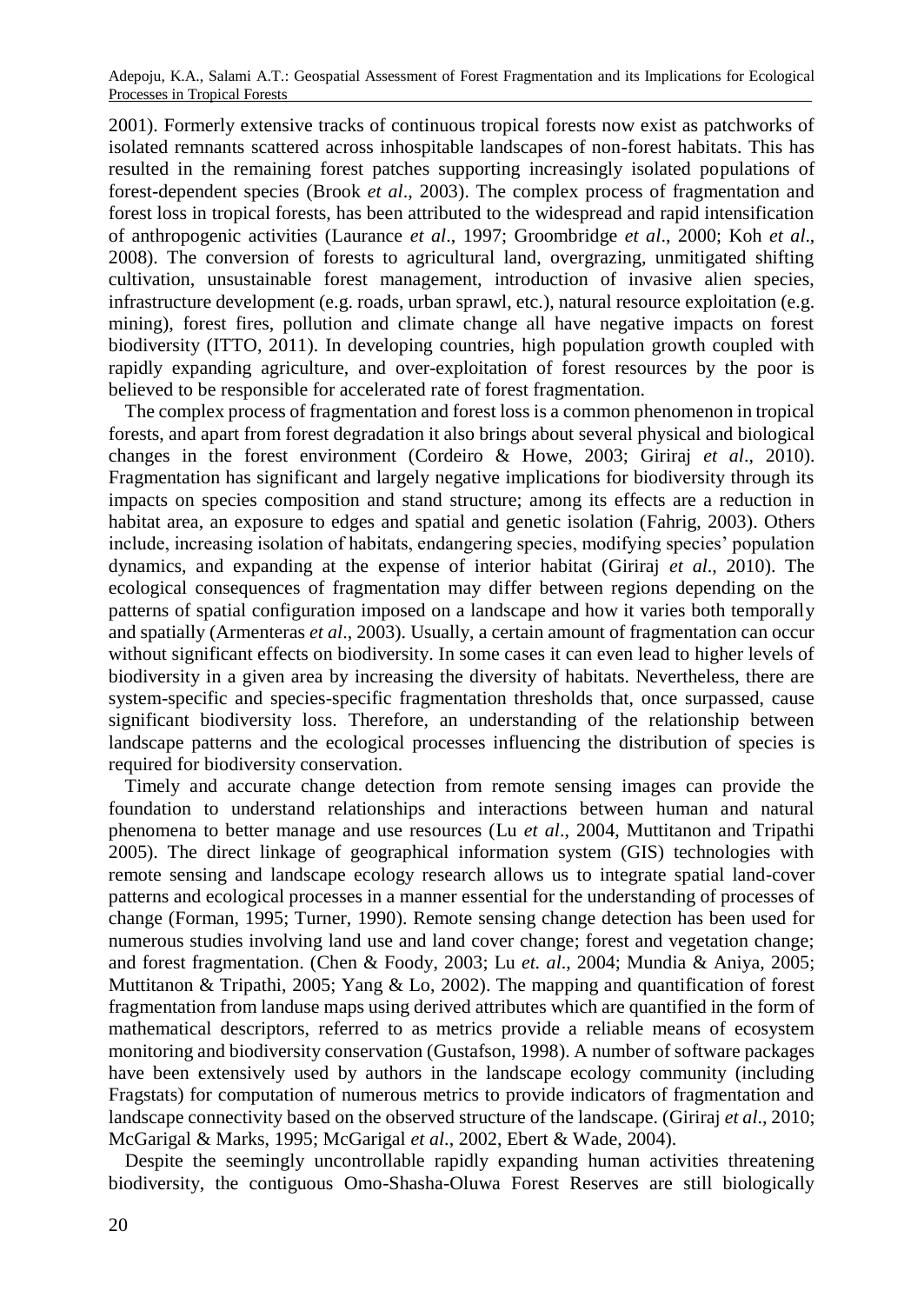unique and they contain some of the last remaining forests in South-Western Nigeria supporting over 200 species of tree, 125 species of bird and many mammal species including forest elephant, chimpanzee and the endemic white-throated guenon monkeys, all of which are seriously endangered (PNI, 2011). It was in view of the need to carry out more studies on the impact of deforestation and forest fragmentation on exchange of material and energy in this unique ecosystem that this study area was selected. The goal of this study is therefore to determine the spatio-temporal configuration of forest landscape in Southwestern Nigeria due to fragmentation and to understand the implication of the imposed landscape patterns on ecological processes influencing the distribution of species in this unique ecosystem.

#### **MATERIALS AND METHODS**

#### **Study Area**

The study area is the Omo-Shasha-Oluwa Forest Reserves located in the tropical forest of the Southwestern Nigeria. The study area located within latitude  $6^{\circ}35^{\prime\prime}$ N and  $7^{\circ}10^{\prime\prime}$ N and between longitude  $4^{\circ}$  00"E and  $4^{\circ}$ 53"E. (Fig. 1). Until 1925, the study area was one contiguous forest known as Shasha forest before it was later split into the Omo, Oluwa and Shasha forest reserves which are now presently located in Ogun, Ondo and Osun states of Nigeria respectively. These forests are of considerable biological interest because they occupy a geographically intermediate position between the Upper Guinea forests that extend from Sierra Leone to the Ghana-Togo border and the Central African (or Lower Guinea forests) that reach into eastern Nigeria (PNI, 2011).

The study area falls within the zone of the tropical humid climate. The climate is monsoonal in character and like all monsoonal climates; it has a contrast between well-defined dry and wet seasons (Adebekun, 1978) stretching east-west across West Africa, generally called the Inter-Tropical Discontinuity (ITD). The wet season begins in April and ends in November while December to March are the dry months. The dry season is short, lasting generally from December to February (Trewartha, 1968; Adejuwon, 1979). The average annual rainfall is about 2500 mm at the coast and about 1220 mm at the northern limit of the study area (Gilbert, 1969). The monthly mean minimum temperature is about 22.49°C while the monthly mean maximum temperature is about 31.24°C with an average yearly temperature of about 26.6°C. The average yearly relative humidity is about 76.05 % (Federal Office of Statistics, 1988). The topography of the study area is generally undulating. It varies from nearly flat to rolling lying at altitude between 90 m and 140 m above sea level. The uneven topography is characterized by small hills which are dissected by the river Shasha, attributed to past geological events (Keay, 1959).

Vegetation of the area was classified by Keay, (1959) as tropical lowland rainforest and consists mainly of secondary regrowth forest, plantations and some primary forest and grassland found in the patches. The soils are deep clay soil while the land uses of the area include settlement, logging, farming, and hunting. In the past three decades intense human activities such as industrialization, farming, over-logging, and over hunting have led to a massive destruction of forest cover and the unique wildlife of the remaining forest (Onyekwelu *et al*., 2008).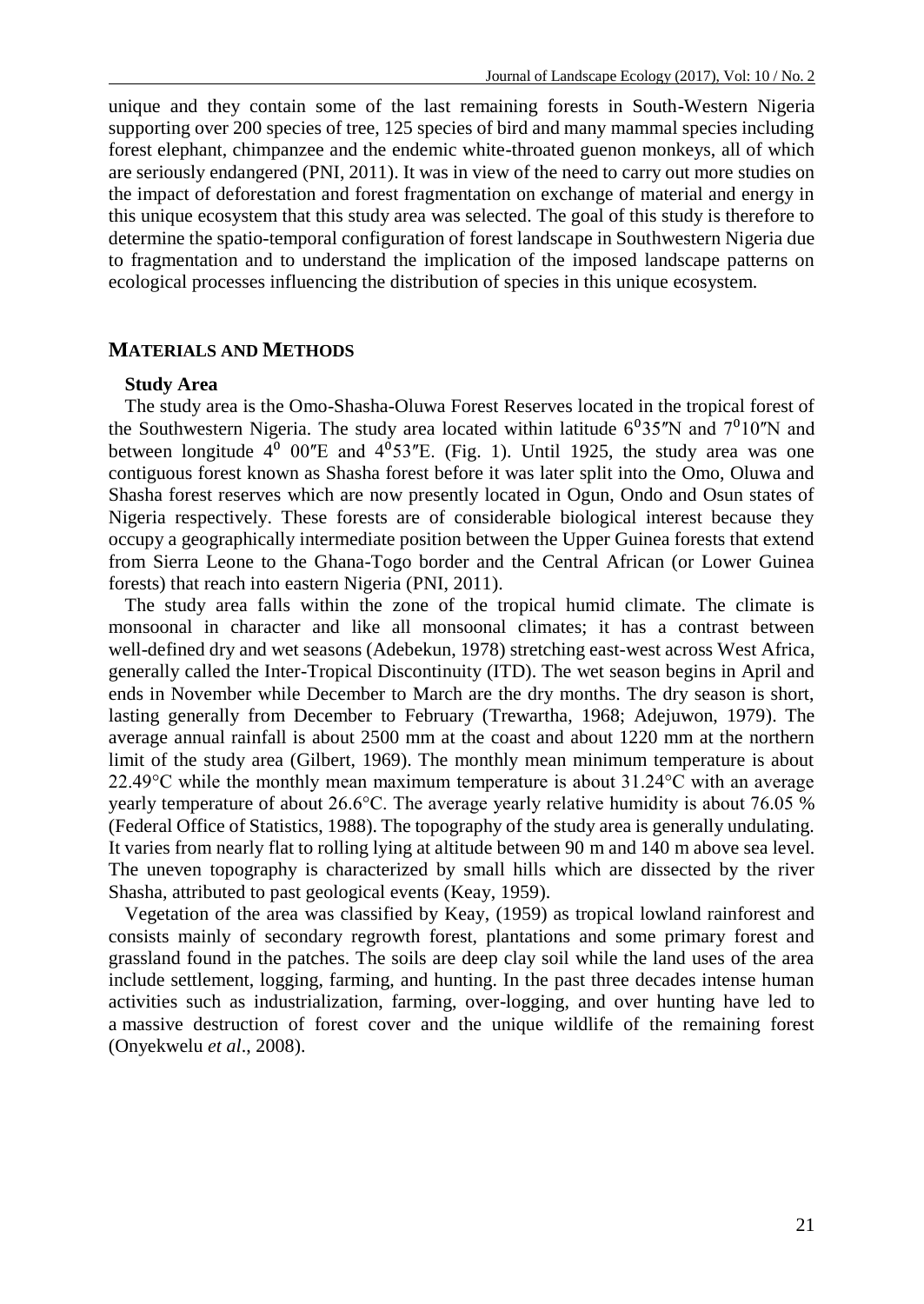

# **Fig. 1: Map of Nigeria showing the location of study area**

### **Data Acquisition and Image Preprocessing**

Four scenes of Landsat-5 Thematic mapper (TM) and Landsat-8 Operational Land Imager (OLI) of (190/55) acquired in 1986, 1991, 2000 and 2015 were used in this research (Table 1). The datasets were downloaded from the United State Geological Survey (USGS) Glovis website. The imageries were firstly pre-processed for geometric rectification. The 6 image bands used for this study were geometrically rectified to Geographic Coordinate System; WGS 84 UTM Zone 31N. Atmospheric corrections, contrast stretching, histogram equalisation and spatial filtering were as well carried out in order to improve the spectral information of the bands combination, for land cover change assessment.

| Date of Acquisition | <b>Platform</b> | Sensor | <b>Scene References</b>           | <b>Resolution</b> |
|---------------------|-----------------|--------|-----------------------------------|-------------------|
| 17/12/1986          | Landsat5        | TM     | P <sub>190</sub> R <sub>055</sub> | 30 <sub>m</sub>   |
| 05/01/1991          | Landsat 5       | TМ     | P <sub>190</sub> R <sub>055</sub> | 30 <sub>m</sub>   |
| 03/01/2000          | Landsat7        | $ETM+$ | P <sub>190</sub> R <sub>055</sub> | 30 <sub>m</sub>   |
| 15/12/2010          | Landsat5        | $ETM+$ | P <sub>190</sub> R <sub>055</sub> | 30 <sub>m</sub>   |

|  |  |  |  |  | Table 1: Details of satellite imageries used |  |
|--|--|--|--|--|----------------------------------------------|--|
|--|--|--|--|--|----------------------------------------------|--|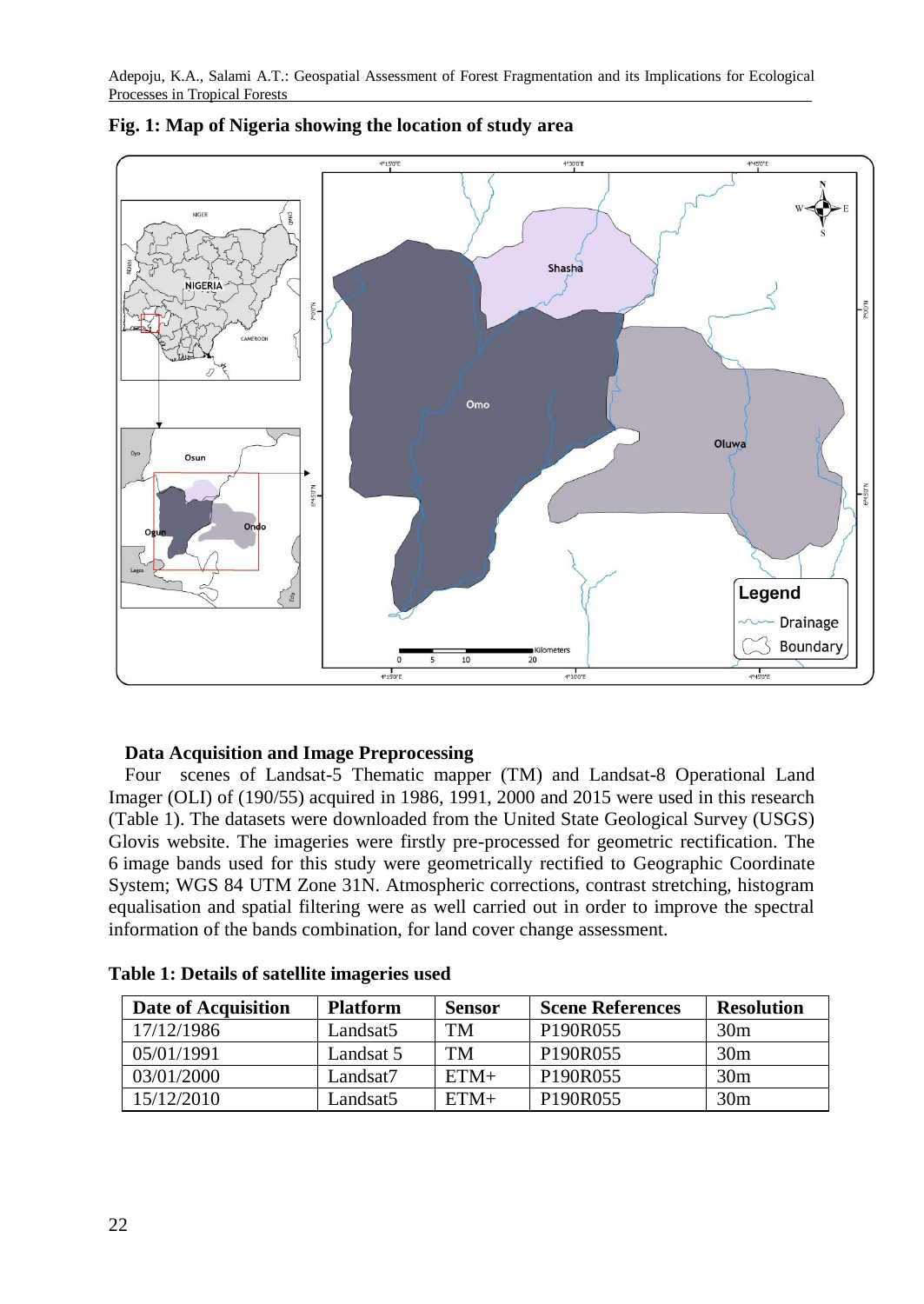# **Image Classification**

The basic unit of classification is the image pixels. The procedure involved the following steps: sample selection, signature evaluation and feature selection, and finally the classification of the image with the parametric maximum likelihood classifier. A total of 6 bands were initially used for the classification that is, six original bands (Bands 1, 2, 3, 4, 5 and 7). Anderson *et al*., (1976) land use/ land cover classification system was modified to classify the images into four land use classes: forest; agriculture; built-up; and water. The images were classified using the maximum likelihood supervised classification system in ERDAS IMAGINE 9.2 software. Google earth, and data collected during field trips (training sites/ground control points using GPS) were used as reference data. Due to the absence of reliable historical data, accuracy assessment data was generated from the visual interpretation and comparison of TM and ETM colour composites of the 1986 and 2000 imageries respectively (Cohen *et al*., 1998). Field points obtained during the terrestrial survey facilitated the derivation of accuracy assessment data set for the 2010 image. The thematic map was quantitatively assessed using 250 ground truth points. Interviews on land use history carried out during the field studies were used to complement the data. The relationship between these two sets of information were summarized in an error matrix using ERDAS Imagine (Table 2).

| Accuracy Assessment (%)  | 1986   | 1991   | 2000   | 2010   |
|--------------------------|--------|--------|--------|--------|
| Overall accuracy         | 89.06  | 91.80  | 83.20  | 95.31  |
| Overall kappa statistics | 0.8216 | 0.7763 | 0.7081 | 0.9067 |

| Table 2: Overall and Kappa statistics accuracy assessment (1986 - 2010) |  |  |
|-------------------------------------------------------------------------|--|--|
|-------------------------------------------------------------------------|--|--|

# **Calculating Fragmentation/Connectivity Metrics**

Taking into consideration, the spatial characteristics of the system and ecological processes under investigation, seven (7) landscape level metrics and six class level metrics were selected to quantify and examine spatio-temporal changes in the landscape composition and configuration of the study area between 1986 and 2010. The raster version of Fragstats 3.3 software which was embedded into ArcGIS 9.2 software was used in this study. Complete descriptions of these metrics and equations for their calculation are provided in McGarigal *et al* (2002) and McGarigal and Marks (1995). For Fragstats to compute landscape metrics, recode and modelling processes were first carried out on the classified images of 1986, 1990, 2000 and 2010 in ERDAS Imagine 9.2 software. The resulting images were stored as signed-8 bit files. An eight-neighbourhood criterion for the definition of patches was adopted. As adopted by Tinker et al., (1998), those metrics which were standardized per unit area to carry out comparison of metrics between different periods were selected using 100 m edge influence to assess mean core area (Laurance, 2000; Kumar *et. al*., 2002). The set of seven class level metrics chosen in the present study include (Number of Patches – NP, Patch Density – PD, Lowest Patch Index – LPI, Contagion Index - Contag, Connectivity Index – Connect, Shannon Diversity Index – SHDI, Simpson's Diversity Index – SHEI, while the set of six landscape metrics chosen are ( $NP = Number$  of Patches,  $PD =$  Patch Density, LPI = Lowest Patch Index, Clumpy = Clumpiness, Connect = Connectivity Index, PLAND = Class Percentage of Landscape ). Accordingly, a forest class with greater density of patches indicates more fragmentation. Smaller MPS of similar patches in a forest class also indicates greater fragmentation. Amount of edge is expected to increase in fragmented forest class.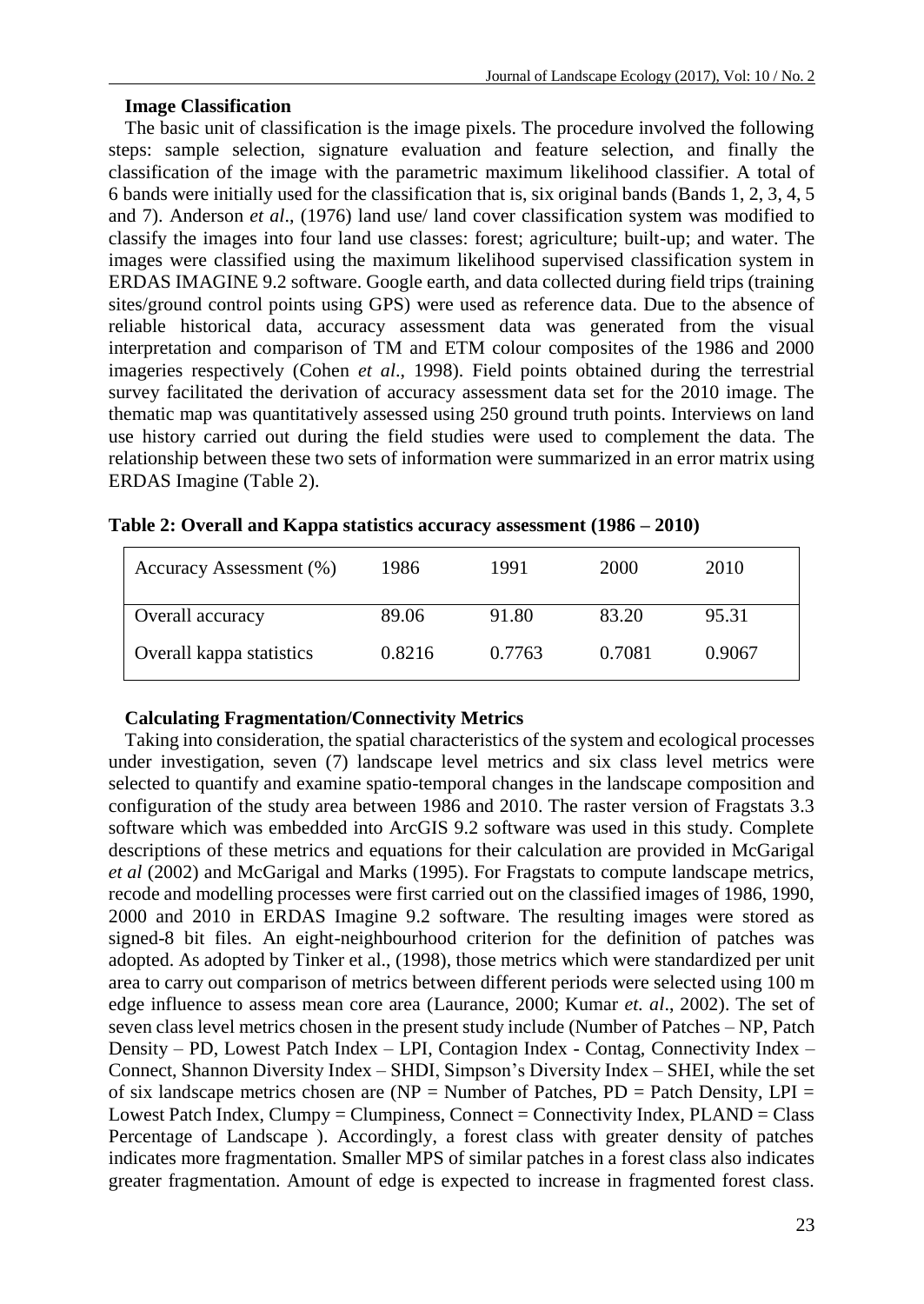Fragmentation results into decreased core area available in patches of a forest class. Managed forests are expected to have less geometrically complex patches in terms of shape. The mean nearest neighbor distance is expected to decrease as patches become smaller and more isolated, indicating greater fragmentation. The percentage values of IJI will indicate the adjacency of each patch with all other forest classes.

# **RESULTS AND DISCUSSION**

The total area considered for study is 277,144.2 ha. The area change of the study site (between 1986 and 2010) was calculated from land use classes in the classified satellite images (Fig. 2). It was observed that the forest area (including primary forests, secondary forests and plantations) covered 218,490 ha (78.28 %) in 1986; 202,573 ha (72.58 %) in 1990 and drastically reduced to 116,502 ha (41.73%) in 2000 but increased again to 166,812.8 ha (59.76 %) in 2010. Agriculture on the other hand probably due to massive cultivation of land and population increase had also increased from 51,634.17 ha (18.5 %) in 1986 to 67,614.57 ha (24.23 %) in 1990 and further to 129,599.8 ha (46.43 %) in year 2000, but finally reduced to 103,120 ha (36.94 %) in year 2010. Furthermore, built-up (including fallow lands, sands, rocks, buildings and impervious surfaces) decreased slightly from 6,990.12 ha (2.50 %) in 1986 to 6,911.28 ha (2.48 %) in 1990 and increased drastically to 31,025.79 ha (11.11 %) in 2000, but later decreased in 2010 to 6,992.46 ha (2.51 %).



**Fig. 2: Landuse/cover in hectares (1986 – 2010)**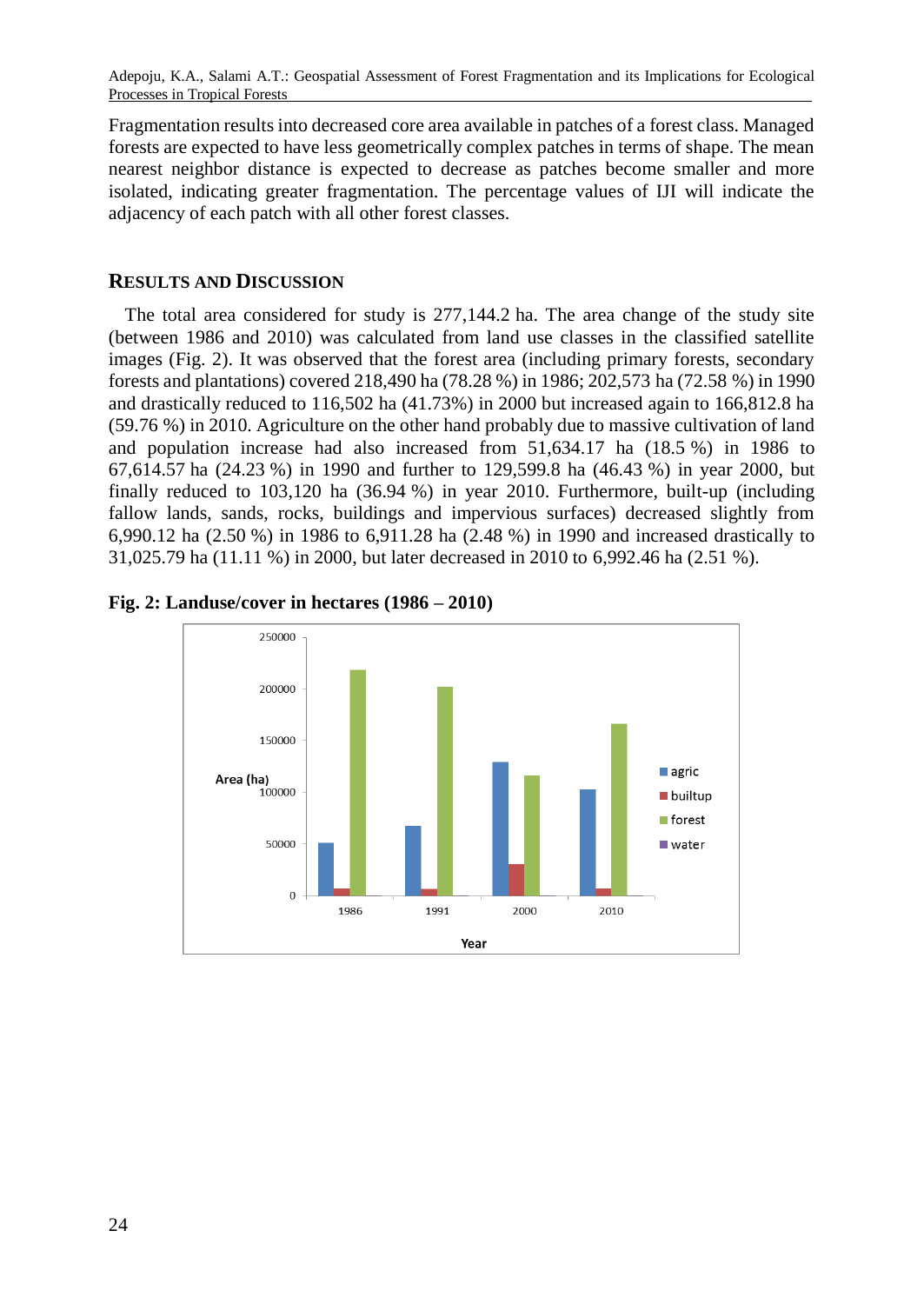

**Fig. 3: Land cover map of the study area for 1986 – 2010**

### **General Trend at the Class Level**

There are several review papers of fragmentation metrics that categorize and review the utility of landscape metrics (e.g., Garicia-Gigorro and Saura 2005; Calabrese and Fagan 2004; Moilanen and Nieminen 2000 and Rutledge 2002). Table 2 below shows that NP, PD, LPI increased between 1986 and 1991 while CONTAG decreased. In the next period, 1991 – 2000 all NP, PD, LPI and CONTAG decreased while all increased again during the period 2000 – 2010. Increase in NP between 1986 and 1991 indicates that fragmentation strengthened in the study area during this period, giving rise to a complex assemblage of isolated and diverse landscape patches and ecological processes. Numerous studies have shown disparity in biotic and abiotic factors within adjoining patch (Sisk *et al*., 2002; Ries *et al.,* 2004; Harper *et al*., 2005).

Associated with this are increased edge habitats and their effects (Couvillion, 2005), and greater loss of connectivity. This is because edges have the tendency to change the biological and physical conditions around patch boundaries and within adjacent patches (Ries *et al.,* 2004; Harper *et al*., 2005). Fragmentation of a landscape itself is of greater concern, not least because it creates a natural imbalance in terms of size, shape and distribution of mosaic of patches found within the human dominant landscapes (Riiters *et al*., 2000). The significance of this is that it influences the dynamics of species and material in the landscape (Forman, 1995), giving various ecosystems their unique structure and function.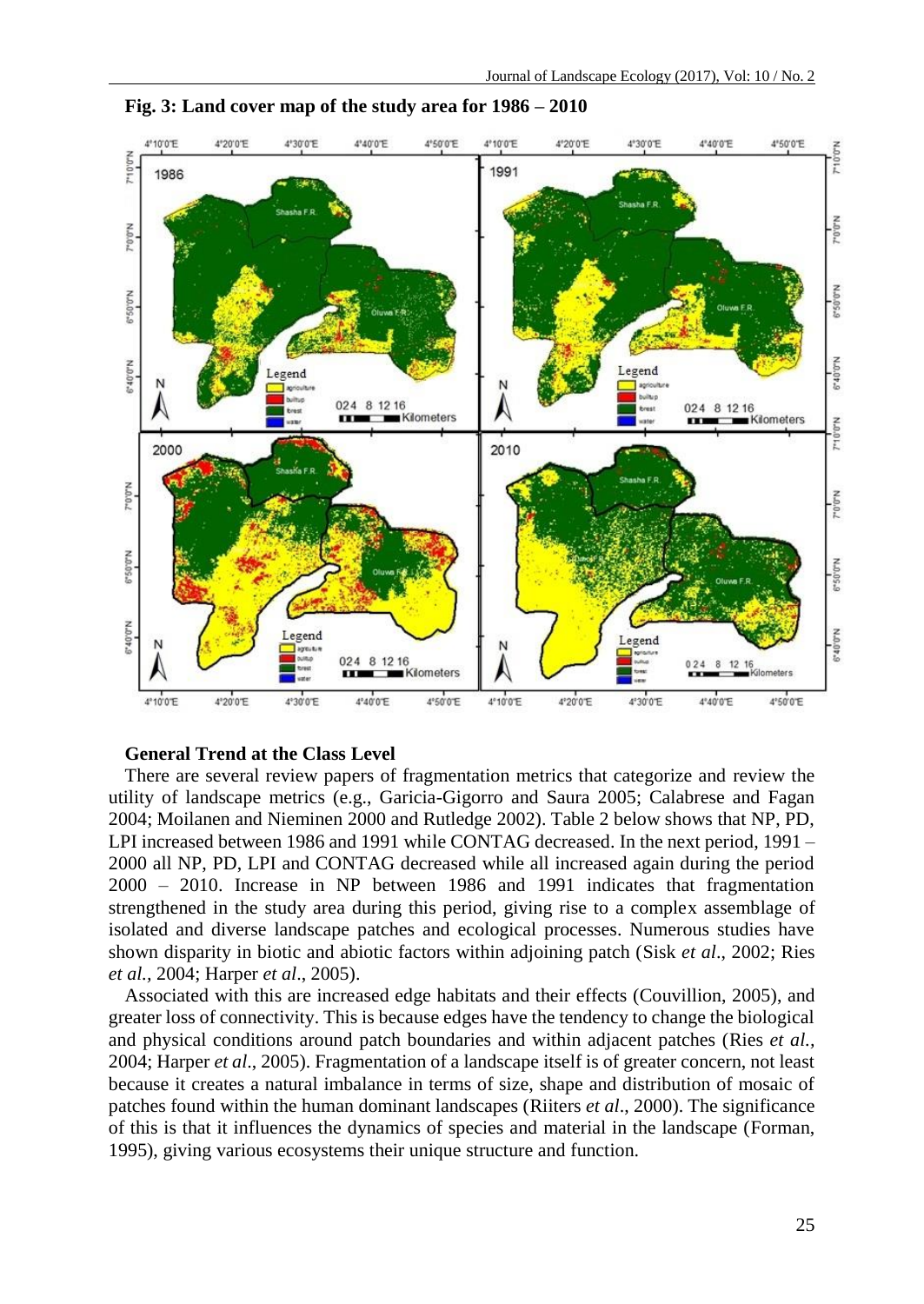The 12.91 percent increase in NP (13069 to 14756) from 1986 to 1990 could be attributed to increased human activities (that characterized this period), in response to the deteriorating economic conditions in the country through the years of the military administration and the global economic recession (Ikemeh, 2009c). Much of such activities could be credited to income poverty and population explosion in the communities around the forest reserves. Between 1985 and 1997 alone, the incidence of poverty in south-western Nigeria increased from 42 % to 74.1 % (Central Bank of Nigeria / World Bank, 1999). There has been a steady influx of migrants from every corner of the country putting the number of people living within and around the forest reserves of South-western Nigeria into hundreds of thousands (Ikemeh, 2013). Consequently, the proliferation in human population has created tremendous demand for fuelwood consumption which has been linked to accelerated forest depletion.

The observed decrease in NP during 1990 - 2000 does not necessarily indicate a reduction in human activities on the landscape within this period. In the case of forested area for example, which drastically reduced from 72.58 % of total area in 1990 to 41.73 % in year 2000 is as a result of the conversion to bare surface due to agriculture and harvesting activities. In support of this, is the work of (Greengrass, 2009), who reported that the rapid decline in forest cover in Nigeria and consequently, biodiversity loss coincided with a boom in timber production during the 1990s. This scenario makes the landscape to assume a more uniform configuration of lesser number of patches such that the forests and plantations which have been cleared assumes a more compact or organized expansion, rather than characterized by dispersed or isolated patches. Hence, the 8.67 percent drop in NP between 1990 and 2000 could be attributed to the harvest in year 2000 and agricultural expansion as well as poor energy policy that encourages dependence on fuelwood which led to more forest depletion and resulting in a more or less disorganized and unplanned land use practices in the forest reserves.

The 18.03 % increase in forest cover between 2000 – 2010 which can be attributed to the establishment of plantation and agroforestry activities in parts of Oluwa and Shasha forest reserves where deforestation has been controlled to a large extent masks the sharp increase in NP from 13476 – 16025 (about 18.92 %) corresponding to a significant increase of about 18 % in fragmentation in other areas that are previously intact and accessible within the Omo and Oluwa forest reserves (table 3). Fragmentation increases the openness of the land and it affects the ground surface albedo but it is not easily distinguished by medium resolution sensors like Landsat. In the case of Patch Density, the 1986 -1991 period saw an increase in total area of patches across the landscape as a result of increase in number of patches. Patch density decreased with the number of patches between 1991 and 2000, as the land is harvested and cleared for subsequent introduction of agroforestry. Such a conclusion is also supported by results for Contagion Index (CONTAG) and Fractal Dimension Index (FDI). Contagion Index, which shows spatial aggregation of patches, declined throughout the study period except in 2010 when it experienced a slight increase. Such a reduction towards zero, indicates more disaggregation and vice-versa. (McGarigal & Marks, 1994). There was lesser aggregation of patches in the study area during the  $14$  year period  $(1986 - 2000)$  than the 10-year period (2000 to 2010), which were -2.29 % (64.61 to 63.13) and 5.77 % (56.88 to 60.16) respectively. Such aggregation takes place when similar isolated patches joined their edges to one another. This means existing corridors between similar patches were eliminated to enable their aggregation. This may be due to plantation and regeneration activities going on in certain areas especially in Oluwa forest reserve where deforestation has been controlled to a large extent during this time period (Onyekwelu et al., 2008). Results for Largest Patch Index (LPI) clearly go with this assertion. Between 1986 and 1990, LPI reduced by 5.15 % (42.14 to 39.97), and significantly increased by nearly 46.75 % from 2000 to 2010 (22.59 to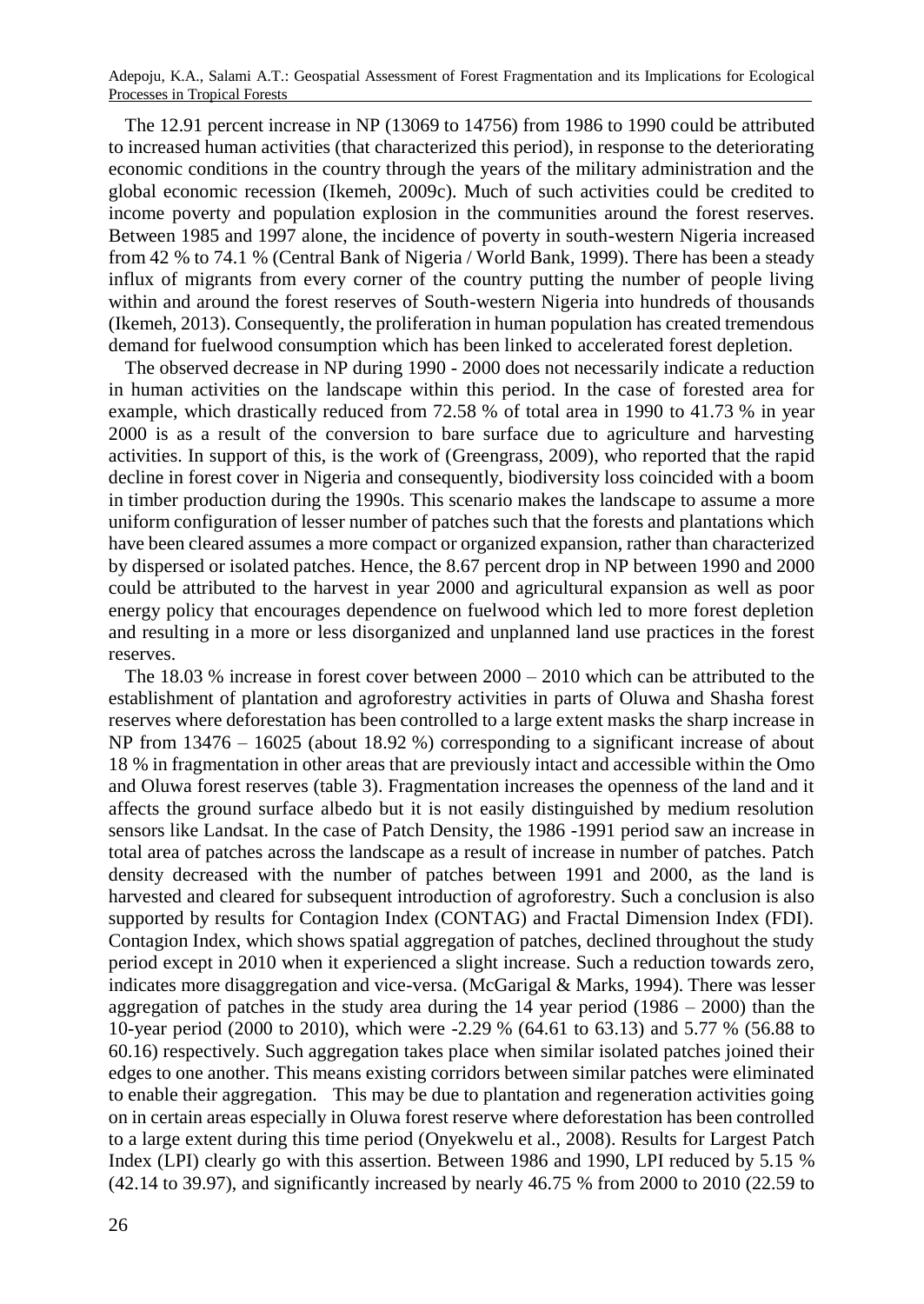33.15). This clearly shows that some land use classes dominated the landscape throughout these periods. For example, it is likely that whilst, cleared land might have expanded, more agricultural fields were also put under cultivation, especially between 1986 and 2000. During this period, impervious layers, including bare surfaces, buildings and roads were expanded and increased. This is in line with the findings of Salami (2008a) who reported that the length of road for instance within Oluwa forest reserve increased from 52.27 km to about 134 km between 1986 and 2002, while specific logging routes increased from 24.53 km in 1986 to 84.9 km in 2002. Salami (2008a) also argued that the relationship between road access and deforestation was particularly strong in Southern part of Omo, North of Oluwa and around Shasha reserves. The increase in impervious surfaces implies that the biotic and abiotic factors existing within them influence the general biotic and abiotic conditions in the landscape entirely. For example, whilst forest coverage have decreased and that of built-up areas increased, factors such as temperature, humidity, precipitation, moisture, soil condition, and exchange of material and energy were all altered greatly giving rise to a change in micro climate conditions (Xu *et al*., 2010).

Shannon's Diversity and Simpson's Diversity Indices, which explain fragmentation, show similar trends, with both increasing from  $1986 - 2000$  and decreased slightly from  $2000 -$ 2010. Shannon's Diversity Index increased by 4.11 percent (1.0269 to 1.0691) between 1986 and 1991, and a further 16.48 percent (1.0691 to 1.2453) between 1991 and 2000. It however decreased by 9.13 % (1,2453 – 1.1316) from 2000 – 2010. Similarly, Simpson's Diversity Index, increased from 3.58 percent (0.6031 to 0.6247), between 1986 and 1991, to 10.42 percent (0.6247 to 0.6898), between 1991 and 2000. It however, decreased by 9.13 %  $(0.7737 - 0.7031)$  from 2000 – 2010. With both of these indices moving away from zero between 1986 and 2010, the landscape showed more of fragmentation than aggregation.

|      | NP    | PD     | <b>LPI</b> | <b>CONTAG</b> | <b>CONNECT</b> | <b>SHDI</b> | <b>SIDI</b> | <b>SHEI</b> |
|------|-------|--------|------------|---------------|----------------|-------------|-------------|-------------|
| 1986 | 13069 | 2.7749 | 42.1356    | 64.609        | 0.0409         | 1.0269      | 0.6031      | 0.638       |
| 1991 | 14756 | 3.1331 | 39.9749    | 63.1319       | 0.0373         | .0691       | 0.6247      | 0.6643      |
| 2000 | 13476 | 2.8613 | 22.5921    | 56.8863       | 0.0476         | 1.2453      | 0.6894      | 0.7737      |
| 2010 | 16025 | 3.4025 | 33.1536    | 60.1634       | 0.0353         | .1316       | 0.657       | 0.7031      |

# **Table 3: Class Level Metrics**

Keys:  $NP = Number of Patches, PD = Patent Density, LPI = Lower Patch Index, Contag = Contagion$ Index, Connect = Connectivity Index, SHDI = Shannon Diversity Index, SHEI = Simpson's Diversity Index



**Fig. 4a: Contagion and LPI metrics Fig. 4b: Connectivity, SIDI and SHEI metrics**



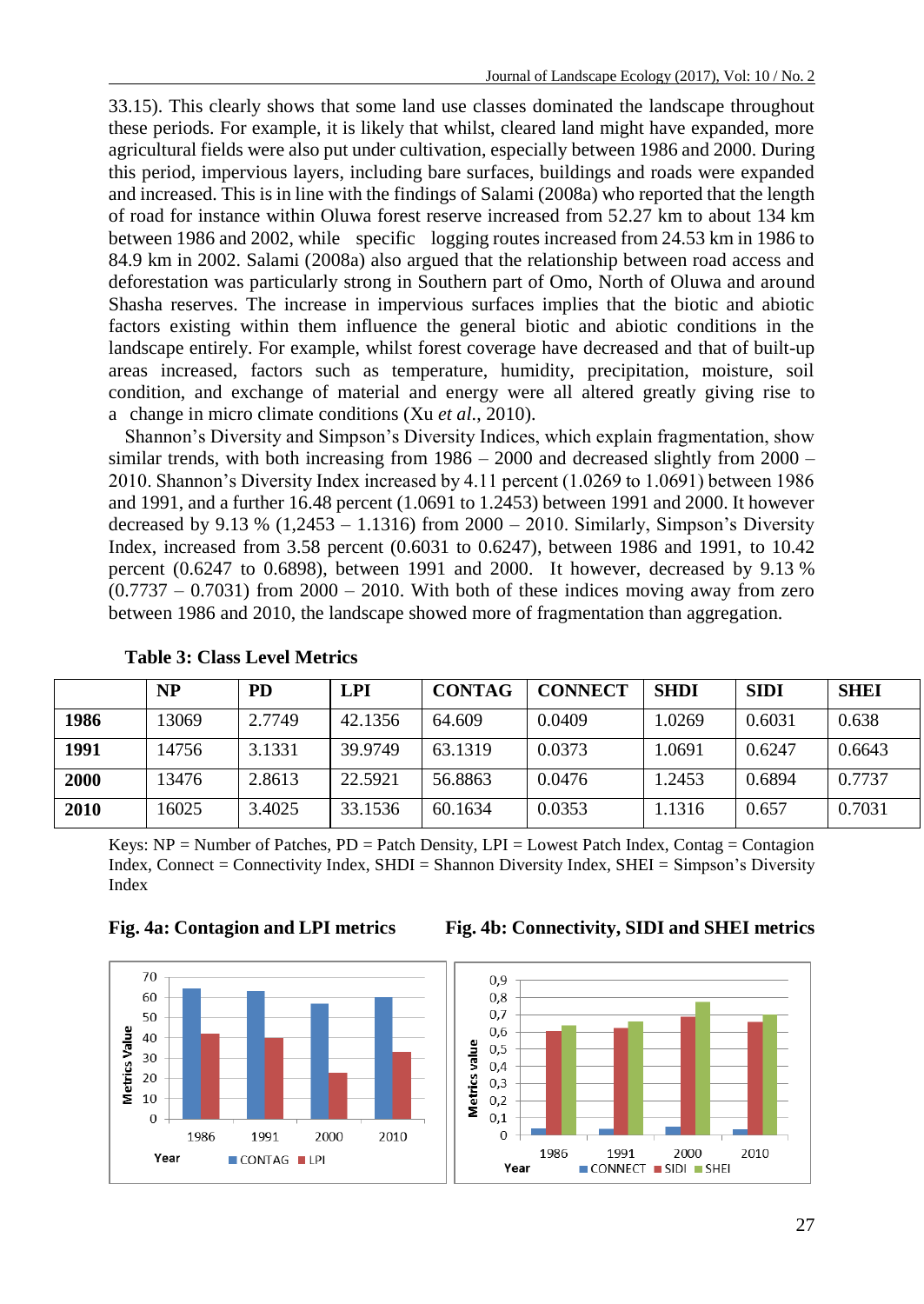

# **Fig. 5a: Number of patches at class level Fig. 5b: Patch density and Shannon diversity Index**



# **General Trend at the Landscape Level**

Table 3 gives results of metrics at the landscape level in the study area between 1986 and 2010. It shows that the percentage of agricultural and built-up land use classes increased overall throughout the study period in the entire landscape. Whilst percentage of agriculture and built-up increased between 1986 and 2000 but decreased from 2000 to 2010, that of forest decreased throughout. It further shows that agricultural landuse occupied nearly (10.96 %) of the landscape in 1986, increased by over 60 percent (14.36 %) in 1991, and to more than one-quarter (27.52 %) in 2000. It however reduced to 21.89 % in 2010.

The original natural status of the landscape was thus altered significantly, possibly giving rise to new biotic life forms and abiotic factors, and relationships. For example, the intensity of fragmentation caused by agricultural class indicates replacement of a greater number of fauna life forms with a few selected ones like crops (Ries *et. al*., 2004; Harper *et al.,* 2005). The increase in built-up class by nearly 348 percent from 1991 - 2000 (1.4674 to 6.587), indicates a greater loss of the forest land to harvesting activities. Whereas both built-up and agriculture (which may include plantation establishments) oftentimes increase at the expense of forest cover, little wonder the forest land decreased by more than 46% percent, from 46.39 percent in 1986 to 24.74 percent in 2000. This shows that the study area underwent massive loss of its natural habitat within a 14-year period. Such fragmentation processes, and possible loss of habitats, have greater effect on biodiversity conservation in landscapes undergoing anthropogenic land use changes. Not only are flora life forms destroyed, but animals are threatened with extinction, as they migrate to other places where conditions for their existence may be different from their previous natural habitats (Xu *et al*., 2010).

This concern and conclusion is also supported by results for largest patch index, which increased from 1986 – 2010 for both built-up and agricultural land use classes, but decreased for those of forest. In the case of built-up, one could infer that elimination of other land use classes such as agricultural, and reduction of forest and water may have taken place. Decrease in IJI-index observed in forest class is quite expected, as they always dwindle when built-up and agricultural classes increase. Decrease in forest and increase in built-up areas or agroforestry will generally result in increased temperature (Adejuwon & Ekanade, 2008).

This assertion is also observed in its number of patches and patch density. They decreased throughout the study period. This was not however the case in the other land use classes, where alternate increase and decrease were observed from 1986 to 1991, and 2000 to 2010 respectively. With reference to agricultural class, one could infer that either some agricultural fields were eliminated and/or replaced with other land use classes, or smaller parcels of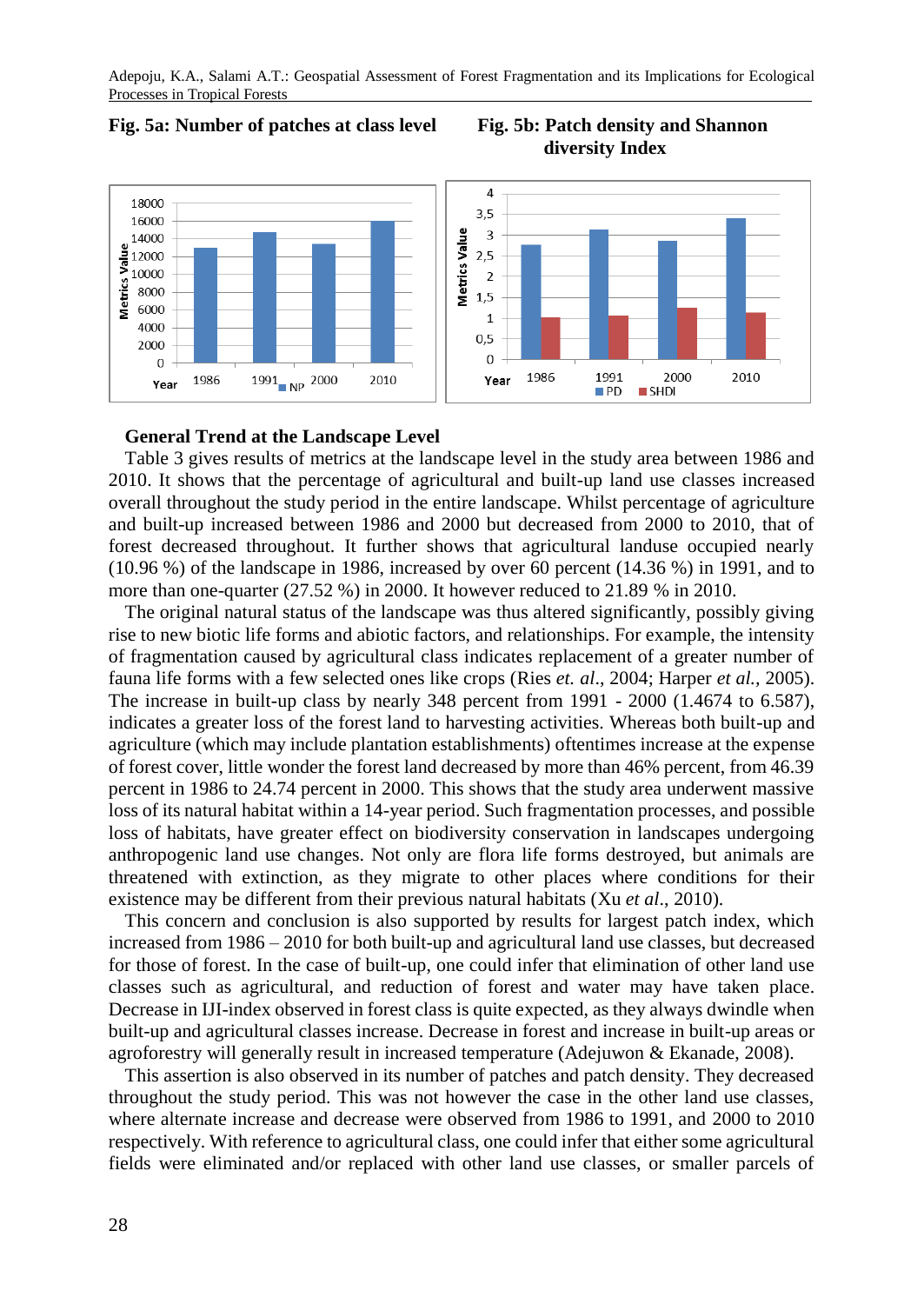agricultural fields were aggregated together, hence reducing the number of patches. Fragmentation of the landscape through agriculture could be said to have weakened during the period under study.

| 12      | Year | <b>PLAND</b> | NP             | <b>PD</b> | <b>LPI</b> | <b>CLUMPY</b> | <b>CONNECT</b> |
|---------|------|--------------|----------------|-----------|------------|---------------|----------------|
| Forest  | 1986 | 46.3911      | 3381           | 0.7179    | 42.1356    | 0.9595        | 0.0767         |
|         | 1991 | 43.0115      | 3267           | 0.6937    | 39.9749    | 0.9584        | 0.0721         |
|         | 2000 | 24.7365      | 2912           | 0.6183    | 19.138     | 0.9607        | 0.0806         |
|         | 2010 | 35.4186      | 3489           | 0.7408    | 33.1536    | 0.9339        | 0.081          |
| agric   | 1986 | 10.9633      | 7049           | 1.4967    | 4.3081     | 0.8828        | 0.03           |
|         | 1991 | 14.3563      | 7567           | 1.6067    | 5.8722     | 0.9064        | 0.0301         |
|         | 2000 | 27.5174      | 4690           | 0.9958    | 22.5921    | 0.9206        | 0.0543         |
|         | 2010 | 21.895       | 8392           | 1.7818    | 12.9559    | 0.9091        | 0.0282         |
| builtup | 1986 | 1.4842       | 2620           | 0.5563    | 0.1648     | 0.7961        | 0.06           |
|         | 1991 | 1.4674       | 3908           | 0.8298    | 0.0936     | 0.7591        | 0.0398         |
|         | 2000 | 6.5876       | 5865           | 1.2453    | 0.5638     | 0.857         | 0.0353         |
|         | 2010 | 1.4847       | 3801           | 0.807     | 0.0549     | 0.7704        | 0.0288         |
| water   | 1986 | 0.0035       | 15             | 0.0032    | 0.001      | 0.7194        | 3.8095         |
|         | 1991 | 0.0025       | 10             | 0.0021    | 0.001      | 0.7686        | 4.4444         |
|         | 2000 | 0.0011       | $\overline{4}$ | 0.0008    | 0.0009     | 0.79          | $\overline{0}$ |
|         | 2010 | 0.0465       | 336            | 0.0713    | 0.0017     | 0.5641        | 0.3305         |

#### **Table 4: Landscape Level Metrics**

Keys:  $NP = Number of Patches, PD = patch Density, LPI = lowest Patent Index, Clumpy = Clumpiness,$  $connect = Connectivity Index, PLAND = Class percentage of landscape$ 

Results for cohesion, which reduced throughout the study period for built-up class, also reduced for agricultural class between 1986 – 2000 and increased from 2000 – 2010, but decreased for the forest class between 1986 – 1991 and later increased from 2000 – 2010 to buttress this assertion. Connectivity reduced completely for built-up from 1886 – 2010. Lesser connectivity was also observed in agricultural patches as their edges separated the more and corridors between similar patches increased. Edge effects, and smaller ecosystems, that oftentimes produce variety of ecosystem structure and function, might have increased considerably. At the same time, connectivity reduced in the forested areas and edge effect increased from 1986 – 1991 while it later reduced from 2000 – 2010. This scenario further explains the inconsistencies in the implementation of the land use policy.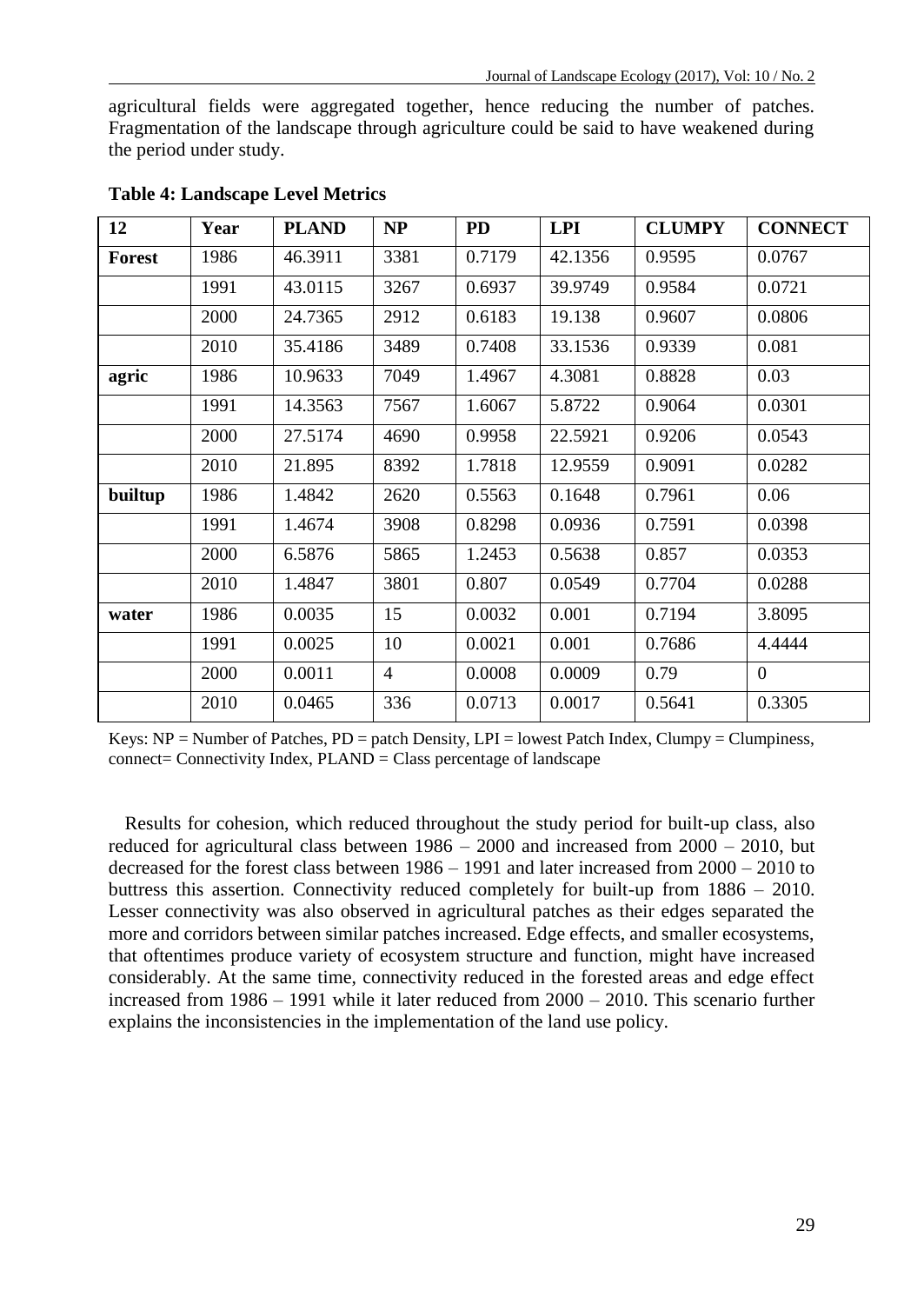





#### **CONCLUSIONS**

The study provides an overview of the spatial characteristics of habitat fragments and their implications on ecological processes in Southwestern Nigeria. Since the designation of massively degraded Oluwa and Omo forest reserves for industrial plantation establishment by the early 1970s, the area has continued to experience rapid decline in forest cover and consequently, biodiversity loss which has further coincided with a boom in timber production in Nigeria during the 1990s Greengrass (2009). During this period, several flora life forms were destroyed, and animals were threatened with extinction, habitat islands increased with fewer species than an area of the same size in previously continuous habitat. The fragmented habitat islands also led to the removal of important food trees (Oates *et al*., 2008), decrease the area where these organisms can find these fruits and in so doing might have eliminated habitat for some species that require large unbroken areas of habitat for survival. Ogunjemite (2011) argued that overexploitation of timber is one of the primary causes of reduction in chimpanzee populations in southwestern Nigeria. According to Oates *et al*., (2008) the Nigerian-Cameroon chimpanzee Pantroglodytes ellioti whose range overlaps a region of some of the highest human population density in south-western Nigeria was estimated to have experienced a significant population decline in the past 20 to 30 years. It is now being considered the most endangered of all currently known chimpanzee subspecies (Morgan *et al*., 2011) because of its fragmented distribution across its range due to high levels of exploitation, loss of habitat and habitat quality resulting from expanding human activities.

#### 30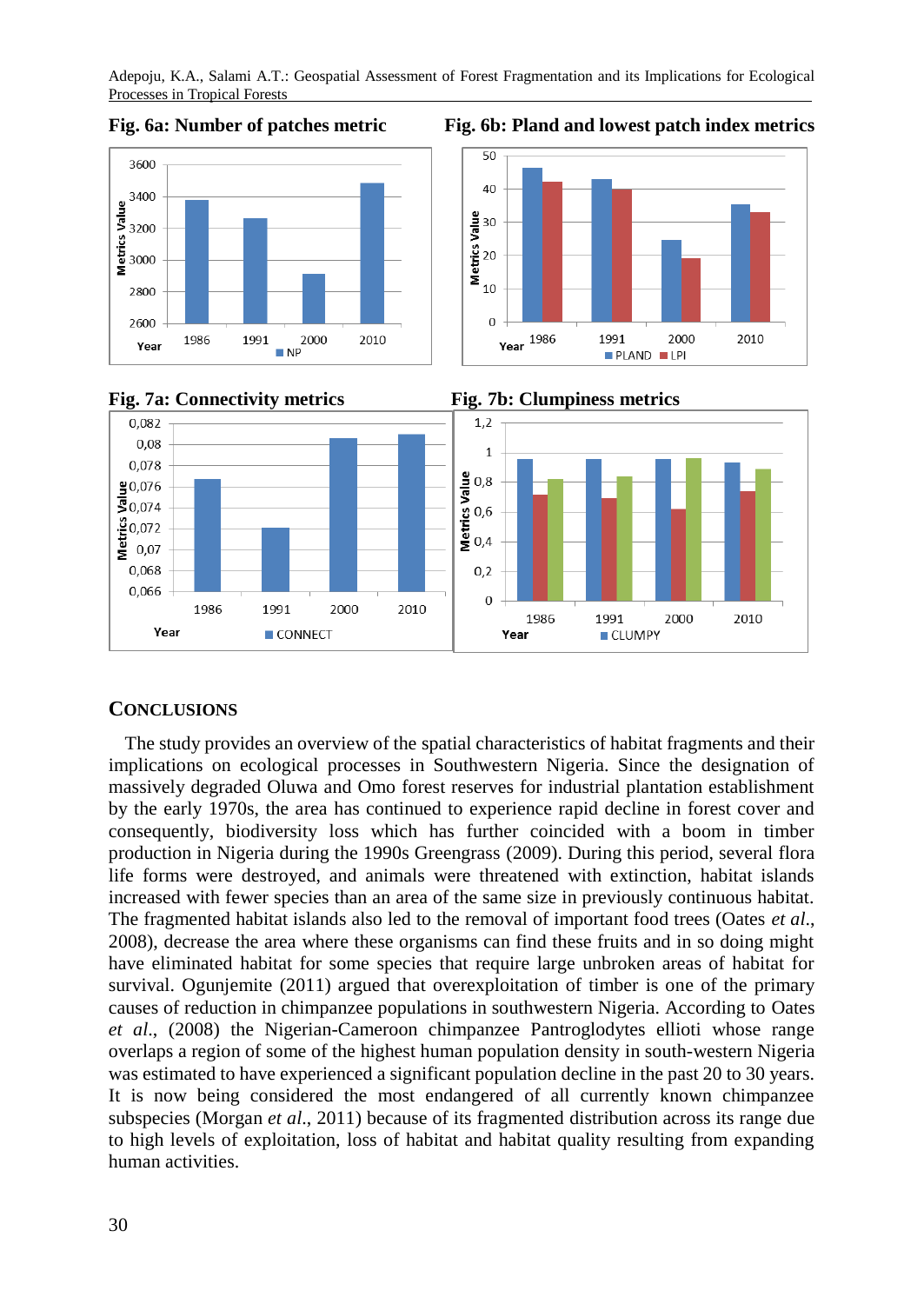Whilst the results also indicated that there was a turnaround between 2000 and 2010, when deforestation appeared to have receded due to the establishment of agroforestry and expansion of plantations that followed, fragmentation, however continues to increase. The connectivity and biodiversity indicators of forest fragmentation declined during this same period suggesting that distinct nutrients, temperature, soil, water requirements and potential of natural communities have been altered. Reducing connectivity influences boundary permeability and prevents continuous flow among habitat. The expansion of agroforestry and monoculture plantations in the area also implies the replacement of a greater number of fauna life forms with a few selected ones like crops. The resulting scenario depicts that habitat fragmentation, may continue to have subtle negative impact on exchange of material and energy in the ecosystem, contribute to increased depletion of vital forest resources and the disappearance of wildlife from previously known areas. The environmental costs associated with unsustainable forest management regimes may not be easily reversible. Adequate room must therefore be made for a compromise that allows economic exploitation, while at the same time maintaining environmental values of the forest. An integrated view of the spatial characteristics of habitat fragments and their ecological consequences can improve our ability to monitor changes in the distribution of species and ecological processes for conservation.

# **REFERENCES**

Adebekun, O., (1978). *Atlas of the Federal Republic of Nigeria*, 1st Edition, Under the Chairmanship of the National Atlas Committee, pp. 136.

Adejuwon, J. O., (1979). *An Introduction to the Geography of the Tropics*, Nelson Africa, Thomas Nelson & Sons Ltd., Nairobi, Kenya, pp 256.

Adejuwon, J. O. & Ekanade, O. A., (1988). *Comparison of Soil Properties Under Different Landuse Types in Part of the Nigeria Cocoa belt*. CATENA 15: 319 – 331.

Anderson, K. et al., (1976). "*A Land Use and Land Cover Classification System for Use with Remote Sensor Data*," Geological Survey Professional Paper, No. 964, U.S. Government Printing Office, Washington, D.C., pp. 28.

Armenteras, D., Gast, F. and Villareal, H., (2003). Andean Forest Fragmentation and the Representativeness of Protected Natural Areas in the Eastern Andes, Colombia. *Biological conservation*, 113 (2): 245-256, (2003).

Brook, B.W., Sodhi N. S., Ng P. K. L., (2003). Catastrophic extinctions follow deforestation in Singapore. *Nature* 424, 420–423 (2003).

Calabrese, J. M. & Fagan, W.F.A., (2004). Comparison-Shopper's Guide to Connectivity Metrics. *Frontiers in Ecology and the Environment* 2 (10): 529-536, (2004).

Central Bank of Nigeria/World Bank, (1999). *Nigeria's Development Prospects*: Poverty Assessment and Alleviation Workshop Held in Abuja, Nigeria. 8th March.

Chai, S. L., Tanner, E. and Mclaren, K., (2009). High Rates of Forest Clearance and Fragmentation Pre- and Post-National Park Establishment: The Case of a Jamaican Montane Rainforest. *Biological Conservation* 142: 2484-2492 (2009).

Chen, X., (2003). Using remote sensing and GIS to analyze land cover change and its impact on regionalsustainable development, *International Journal of Remote Sensing* 23(1), 107-124, (2003).

Cohen, W. B., Fiorella, M., Gray J., Helmer, E., and Anderson, K., (1998). An Efficient and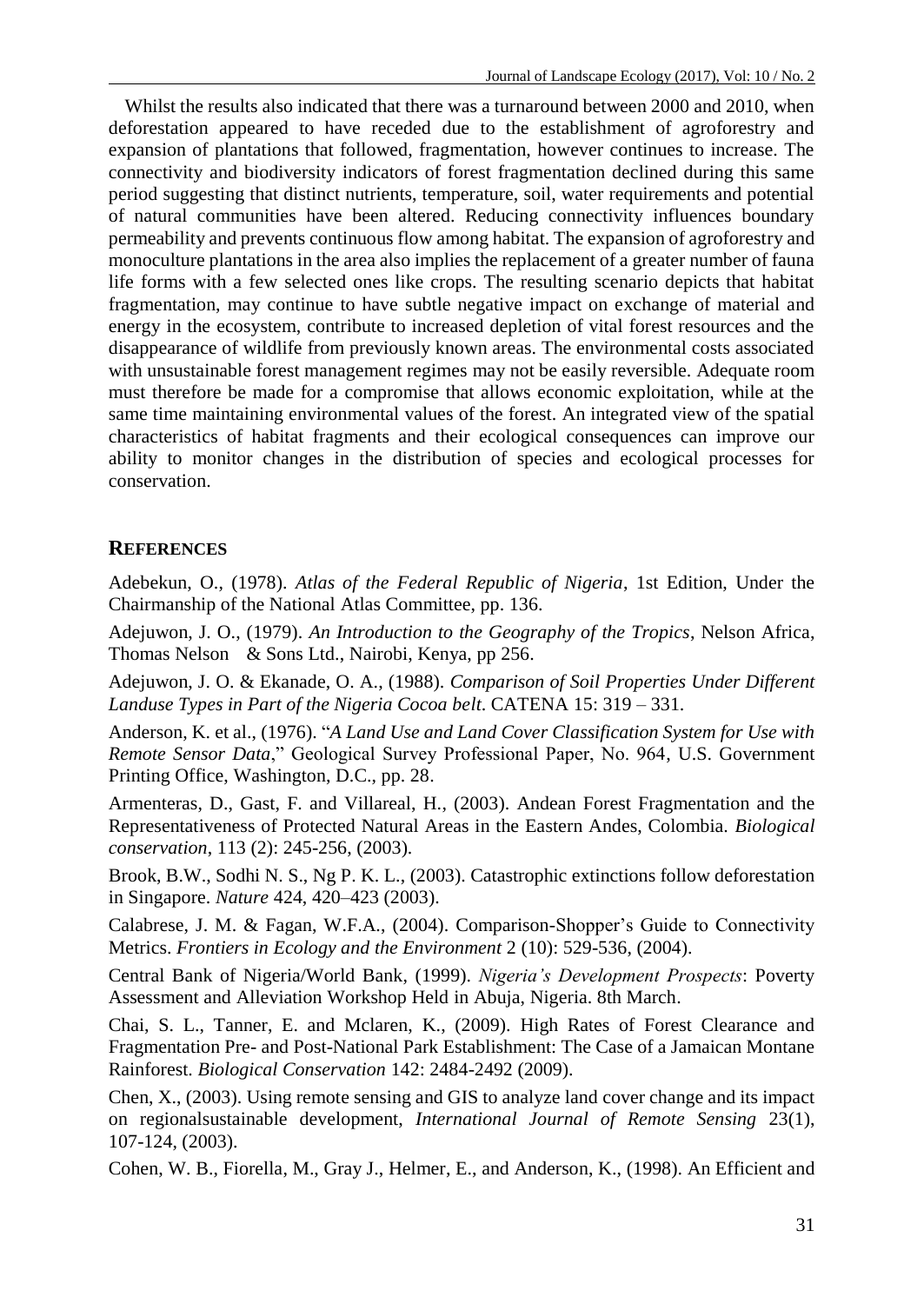Accurate Method For Mapping Forest Clear-Cuts In The Pacific Northwest Using Landsat Imagery, *Photogrammetry Engineering and Remote Sensing* 64 (4), 293-300, (1998).

Cordeiro, N. J. & Howe, H. F., (2003). *Forest fragmentation Severs Mutualism Between Seed Dispersers and an Endemic African Tree*. Proceedings of the National Academy of Sciences USA, 100, 14052-14056.

Couvillion, R. B., (2005). *Spatial Heterogeneity In: Forested Landscapes: An Examination of Forest Fragmentation and Suburban Sprawl in the Florida Parishes of Louisiana*. Master of Science Thesis submitted to The Department of Geography and Anthropology, Graduate Faculty of the Louisiana State University and Agricultural and Mechanical College.

Ebert, D. W. & Wade, T. G., (2004). *Analytical Tools Interface for Landscape Assessments User Manual*.

Fahrig, L., (2003). Effects of habitat fragmentation on biodiversity. *Annu. Rev. Ecol. Evol. Syst.* 34, 487- 515, (2003).

Federal Office of Statistics Annual Abstracts of Statistics, (1988). *Federal Office of Statistics Annual Abstracts of Statistics*, Edition. Federal Office of Statistics, Lagos, Nigeria. 218 pp.

Foody, G. M., (2003). Remote Sensing of Tropical Forest Environments: Towards the Monitoring of Environmental Resources for Sustainable Development, *International Journal of Remote Sensing* 24(23), 4035-4046 (2003).

Forman, R. T. T., (1995). *Land Mosaics: the Ecology of Landscapes and Regions*. Cambridge: Cambridge University Press.

Groombridge, B., Jenkins, M., (2000). *Global biodiversity*: Earth's living resources in the 21st century. Cambridge, UK: World Conservation Press.

Harper, K. A., Macdonald, S. E., Burton, P. J., Chen, J., Brosofske, K. D., Saunders, S. C., Euskirchen, E. S., Roberts, D., Jaiteh, M. S. and Esseen, P. A., (2005). Edge Influence on Forest Structure and Composition in Fragmented Landscapes. *Conservation Biology* 19 (3): 768-782, (2005).

Garcia-Gigorro, S., & Saura, S., (2013). Forest Fragmentation Estimated from Remotely Sensed Data: Is Comparison Across Scales Possible? *Forest Science* 51 (1): 51-63, (2013).

Giriraj, A., Murthy, M. S. R. and Beierkuhnlein, C., (2010). Evaluating Forest Fragmentation and Its Tree Community Composition in the Tropical Rain Forest of Southern Western Ghats (India) from 1973 to 2004. *Environmental monitoring and assessment*, 161(1-4): 29-44m, (2010).

Greengrass, E.J., (2009). Chimpanzees are Close to Extinction in Southwest Nigeria, *Primate Conservation* (24): 77–83, (2009).

Gustafson, E. J., (1998). Quantifying Landscape Spatial Pattern: What is the State of the Art? *Ecosystems* 1: 143-156, (1998).

Ikemeh, R. A., (2009c). *Boundary/Biodiversity Survey in the Omo-Oluwa-Shasha Forest Complex*. Area 1: Omo Forest Reserve. Report to the Ogun State Ministry of Forestry and the Nigerian Conservation Foundation, Lagos, Nigeria. 46pp.

Ikemeh, R.A., (2009a). *A Report on the Status Survey to Determine the Population Viability of the Nigerian-Cameroon Chimpanzee in the Nigerian Lowland Rainforests of South-Western Nigeria*.

ITTO, (2011). *Status of Tropical forest Management*, Juergen Blaser, Alastair Sarre, Duncan Poore and Steven Johnson, ITTO Technical Series No 38.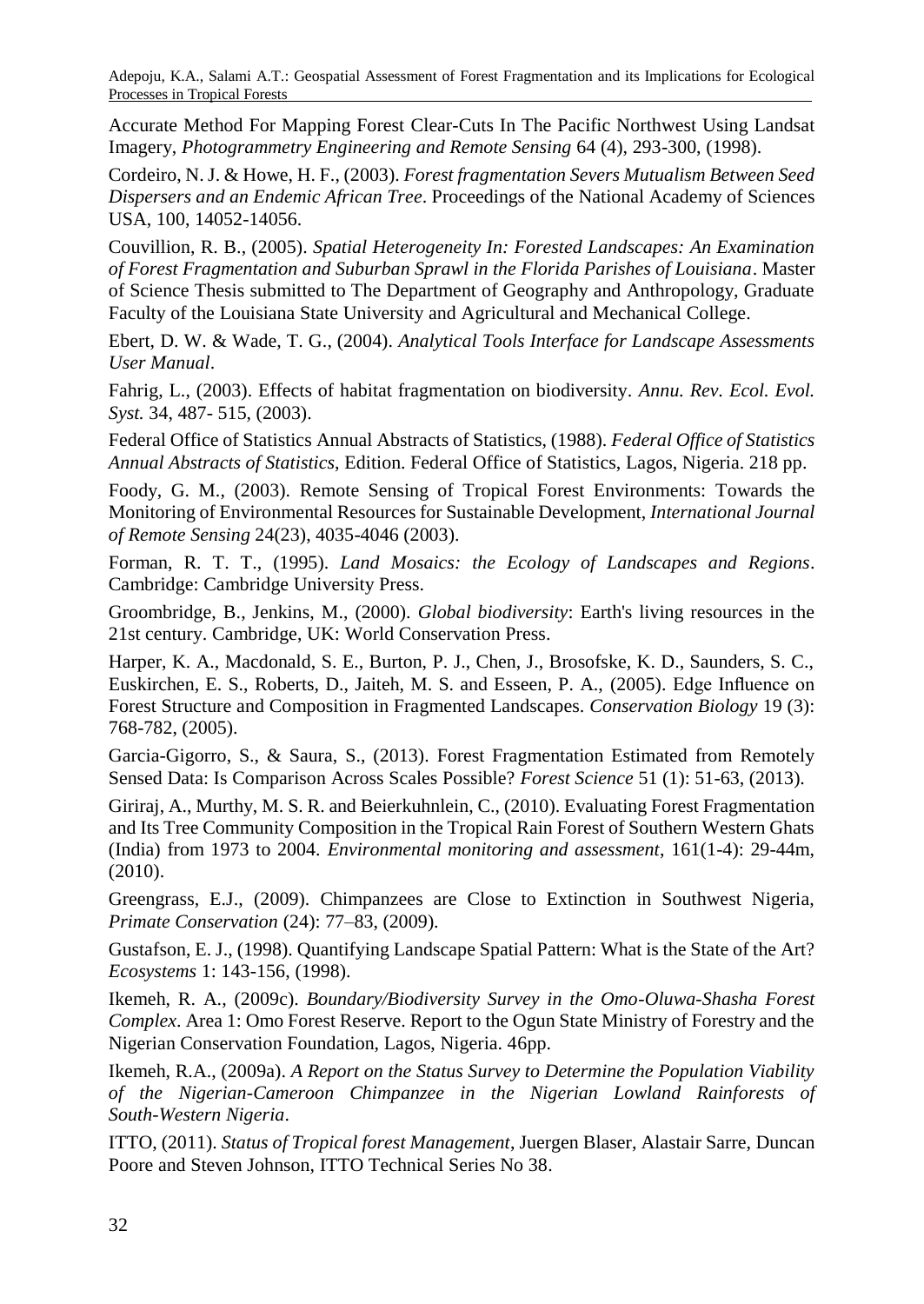Keay, R. W. J., (1959). *Vegetation Map of Africa South of the Tropic of Cancer, Explanatory Notes*, Published on Behalf of l'Association pour l'Etude Taxonomique de la Flore d'Afrique Tropicale with the assistance of UNESCO, London.

Koh, L. P. & Wilcove, D., (2008). S. Is oil palm agriculture really destroying tropical biodiversity? *Conserv. Lett.* 1, 60–64, (2008).

Kumar, H., Mathur, P. K., Lehmkuhl, J. F., Khati, D. V. S., De, R. and Longwah, W., (2002). *Management of Forests in India for Biological Diversity and Forest Productivity*. A New Perspective - Volume VI: Terai Conservation Area (TCA). WII-USDA Forest Service Collaborative Project Report, Wildlife Institute of India, Dehradun.

Laurance, W., Bierregaard R. (eds), (1997). *Tropical forest remnants: ecology, management, and conservation of fragmented communities*. Chicago, IL: University of Chicago.

Laurance, W. F., et al., (2002). Ecosystem decay of Amazonian forest fragments: a 22-year investigation. *Conserv. Biol*. 16, 605–618, (2002).

Laurance, W; Mesquita; R., Luizão; R., Pinto, F. (2004). The Biological Dynamics of Forest Fragments Project: 25 Years of Research in the Brazilian Amazon. *Tropinet* 15 (2/3): 1–3, (2004).

Lu, D., Mausel, P., Brondízio, E., and Moran, E., (2004). Change Detection Techniques, *International Journal of Remote Sensing*, 25(12), 2365-2407 (2004).

Lu, D., Mausel, P., Brondízio, E., and Moran, E., (2004). Relationships between Forest Stand Parameters and Landsat TM Spectral Responses in the Brazilian Amazon Basin, *Forest Ecology and Management* 198, 149-167 (2004).

McGarigal, K. & Marks, B. J., (1994, January). *Spatial Pattern Analysis Program for Quantifying Landscape Structure*. USDA Forest Service General Technical Paper. PNW–351. Retrieved January 3, 1994 from www.umass.edu/landeco/pubs/Fragstats.pdf).

McGarigal, K. & Marks, B. J. (1995). *Fragstats*: *Spatial Pattern Analysis Program for Quantifying Landscape Structure*. USDA Forest Service General Technical Report Pnw-Gtr-351.

McGarigal, K, Cushman, S. A., Neel, M. C. and Ene, E. (2002, February). FRAGSTATS: Spatial Pattern Analysis Program for Categorical Maps. Computer Software Program Produced at the University of Massachusetts, Amherst. Retrieved February 10, 2002 from www.umass.edu/landeco/research/fragstats/ fragstats.html).

Moilanen, A. & Nieminen, M., (2000). Simple Connectivity Measures in Spatial Ecology. *Ecology* 83: 1131-1145, (2000).

Morgan, B.J. et. al., (2011). *Regional Action Plan for the Conservation of the Nigeria-Cameroon Chimpanzee (Pan troglodytesellioti).* IUCN/SSC Primate Specialist Group and Zoological Society of San Diego, CA, USA, (2011).

Mundia, C. N., & Aniya M., (2005). Analysis of land use/land cover and urban expansion of Nairobi city using remote sensing and GIS, *International Journal of Remote Sensing* 26(13), 2831-2849 (2005).

Muttitanon, W., & Tripathi N. K., (2005). Land use/land cover changes in the coastal zone of Ban Don Bay, Thailand using Landsat 5 TM data, *International Journal of Remote Sensing* 26(11-10), 2311-2323 (2005).

Oates, J.F., Gadsby, E., Jenkins, P., Gonder, K., Bocian, C. and Adeleke, A. (2003). *Nigeria*. West African Chimpanzees: Status Survey and Conservation Action Plan (Eds. R. Kormos, C.Boesch, M.I. Bakarr and T.M. Butynski), Gland, Switzerland: Iucn, Pp. 123-130.

Oates, J. F., Dunn, A., Greengrass, E. and Morgan, B. J., (2008). Pan troglodytes ssp. Ellioti. In: *IUCN 2012* (pp 1-10). IUCN Red List of Threatened Species. Version.

Ogunjemite, B.G., (2011). Chimpanzees (Pan Troglodytes) Populations in Southwestern Nigeria, *Journal of Sustainable Development in Africa*, Volume 13, No. 2, (2011).